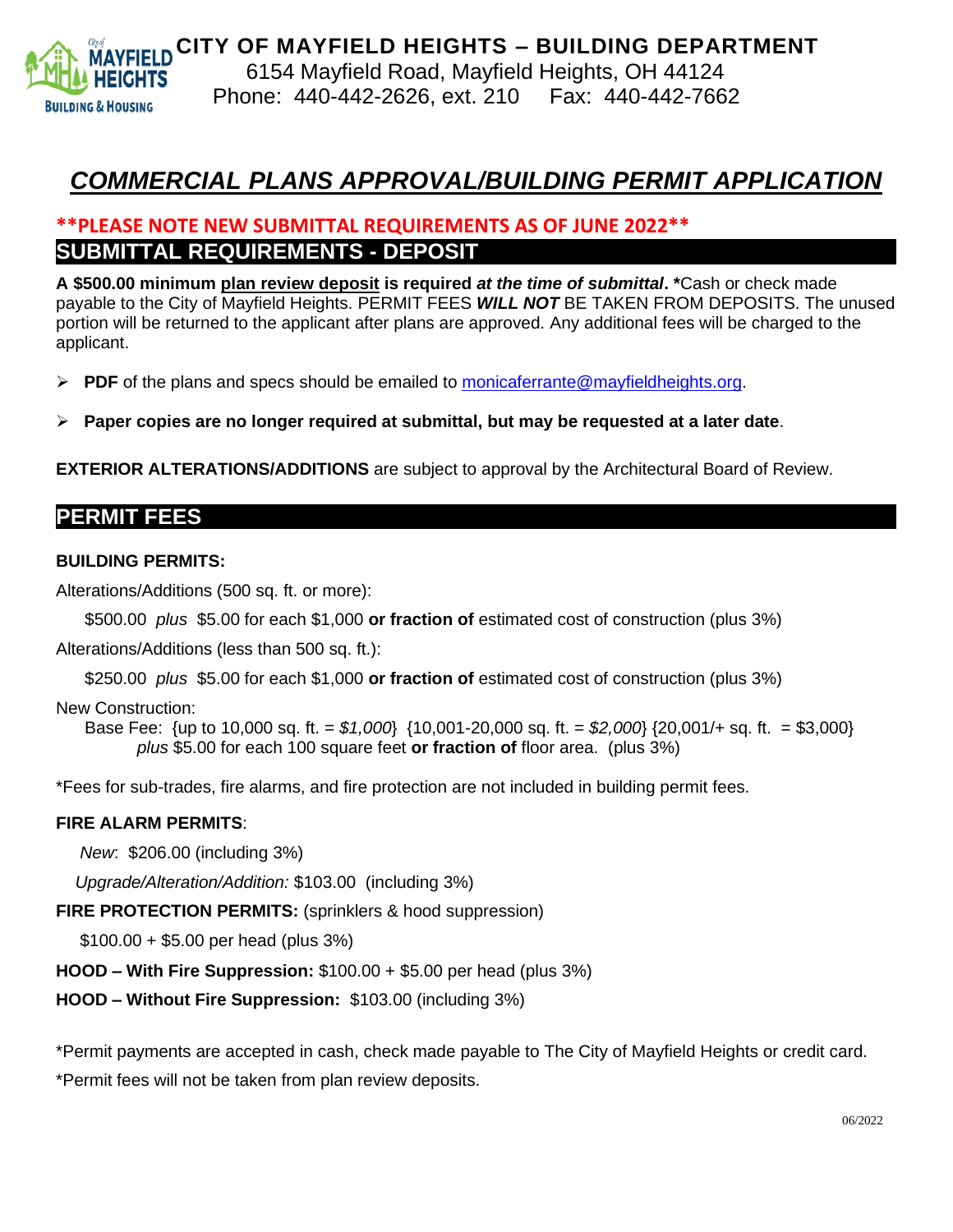

# **MAYFIELD CITY OF MAYFIELD HEIGHTS – BUILDING DEPARTMENT**

6154 Mayfield Road, Mayfield Heights, OH 44124

Phone: 440-442-2626, ext. 210 Fax: 440-442-7662

## *APPLICATION FOR COMMERCIAL PLANS APPROVAL/BUILDING PERMIT*

| <b>JOB ADDRESS:</b>     |           |                                              |        |  |  |  |
|-------------------------|-----------|----------------------------------------------|--------|--|--|--|
| <b>JOB NAME:</b>        |           |                                              |        |  |  |  |
| Bldg. No:               | Suite No: | Floor:<br>Bldg. Descr. (store, church, etc): |        |  |  |  |
|                         |           |                                              |        |  |  |  |
| <b>PROPERTY OWNER:</b>  |           |                                              |        |  |  |  |
| <b>OWNER'S ADDRESS:</b> |           |                                              |        |  |  |  |
| CITY, STATE, ZIP:       |           |                                              | PHONE: |  |  |  |

| <b>SCOPE OF PROJECT:</b>     |                                                    |  |         |          |                                                                                          | <b>TYPE OF PROJECT</b>  |                                     |       |   |         |  |       |    |       |  |
|------------------------------|----------------------------------------------------|--|---------|----------|------------------------------------------------------------------------------------------|-------------------------|-------------------------------------|-------|---|---------|--|-------|----|-------|--|
|                              | <b>Building General (New/Addition/Alterations)</b> |  |         |          |                                                                                          | <b>New Construction</b> |                                     |       |   |         |  |       |    |       |  |
|                              | Mechanical (HVAC/Electrical/Plumbing)              |  |         |          |                                                                                          |                         | <b>Building Addition</b>            |       |   |         |  |       |    |       |  |
|                              | Sprinkler System                                   |  |         |          |                                                                                          |                         | <b>Building Repairs/Alterations</b> |       |   |         |  |       |    |       |  |
|                              | Fire Alarm                                         |  |         |          |                                                                                          |                         | Change of Occupancy/Use             |       |   |         |  |       |    |       |  |
| <b>TOTAL SQUARE FOOTAGE:</b> |                                                    |  |         |          |                                                                                          |                         |                                     |       |   |         |  |       |    |       |  |
| Basement:                    |                                                    |  |         |          |                                                                                          |                         |                                     |       |   |         |  |       |    |       |  |
|                              | First Floor:                                       |  |         |          |                                                                                          |                         |                                     |       |   |         |  |       |    |       |  |
|                              | <b>Additional Floors:</b>                          |  |         |          |                                                                                          |                         |                                     |       |   |         |  |       |    |       |  |
|                              | <b>Total Square Footage:</b>                       |  |         |          |                                                                                          |                         |                                     |       |   |         |  |       |    |       |  |
|                              | FIRE PROTECTION SYSTEMS TYPE:                      |  |         |          |                                                                                          |                         |                                     |       |   |         |  |       |    |       |  |
|                              | <b>Building Sprinkler</b>                          |  |         |          |                                                                                          |                         | <b>Smoke Detection</b>              |       |   |         |  |       |    |       |  |
|                              | <b>Limited Area Sprinkler</b>                      |  |         |          |                                                                                          |                         | <b>Fire Detection</b>               |       |   |         |  |       |    |       |  |
|                              | <b>Building Fire Alarm</b>                         |  |         |          |                                                                                          |                         | N/A                                 |       |   |         |  |       |    |       |  |
|                              | <b>Hood Suppression</b>                            |  |         |          |                                                                                          |                         | Other:                              |       |   |         |  |       |    |       |  |
|                              |                                                    |  |         |          | PROPOSED OBBC USE GROUP CLASSIFICATION:                                                  |                         |                                     |       |   |         |  |       |    |       |  |
|                              | $A-1$                                              |  | $A - 4$ |          | E                                                                                        |                         | $H-1$                               | $H-4$ |   | $I-3$   |  | $R-1$ |    | $R-4$ |  |
|                              | $A-2$                                              |  | $A-5$   |          | $F-1$                                                                                    |                         | $H-2$                               | $I-1$ |   | $I - 4$ |  | $R-2$ |    | $S-1$ |  |
|                              | $A-3$                                              |  | B       |          | $F-2$                                                                                    |                         | $H-3$                               | $I-2$ |   | M       |  | $R-3$ |    | $S-2$ |  |
|                              |                                                    |  |         |          | U Mixed use groups? □ No □ Yes □ Separated □ Non-separated                               |                         |                                     |       |   |         |  |       |    |       |  |
|                              | <b>CONSTRUCTION TYPE:</b>                          |  |         |          |                                                                                          |                         |                                     |       |   |         |  |       |    |       |  |
|                              | 1                                                  |  |         | 3A<br>2A |                                                                                          |                         |                                     |       | 4 |         |  |       | 5B |       |  |
|                              | 1B                                                 |  | 2B      | 3B       |                                                                                          |                         |                                     | 5A    |   |         |  |       |    |       |  |
|                              |                                                    |  |         |          | Included with my submittal is energy code compliance. (not required for fire submittals) |                         |                                     |       |   |         |  |       |    |       |  |

Building Permit No: \_\_\_\_\_\_\_\_\_\_\_\_\_\_\_\_\_\_\_\_\_\_\_\_\_ Date Issued: \_\_\_\_\_\_\_\_\_\_\_\_\_\_\_\_\_\_\_\_\_\_\_